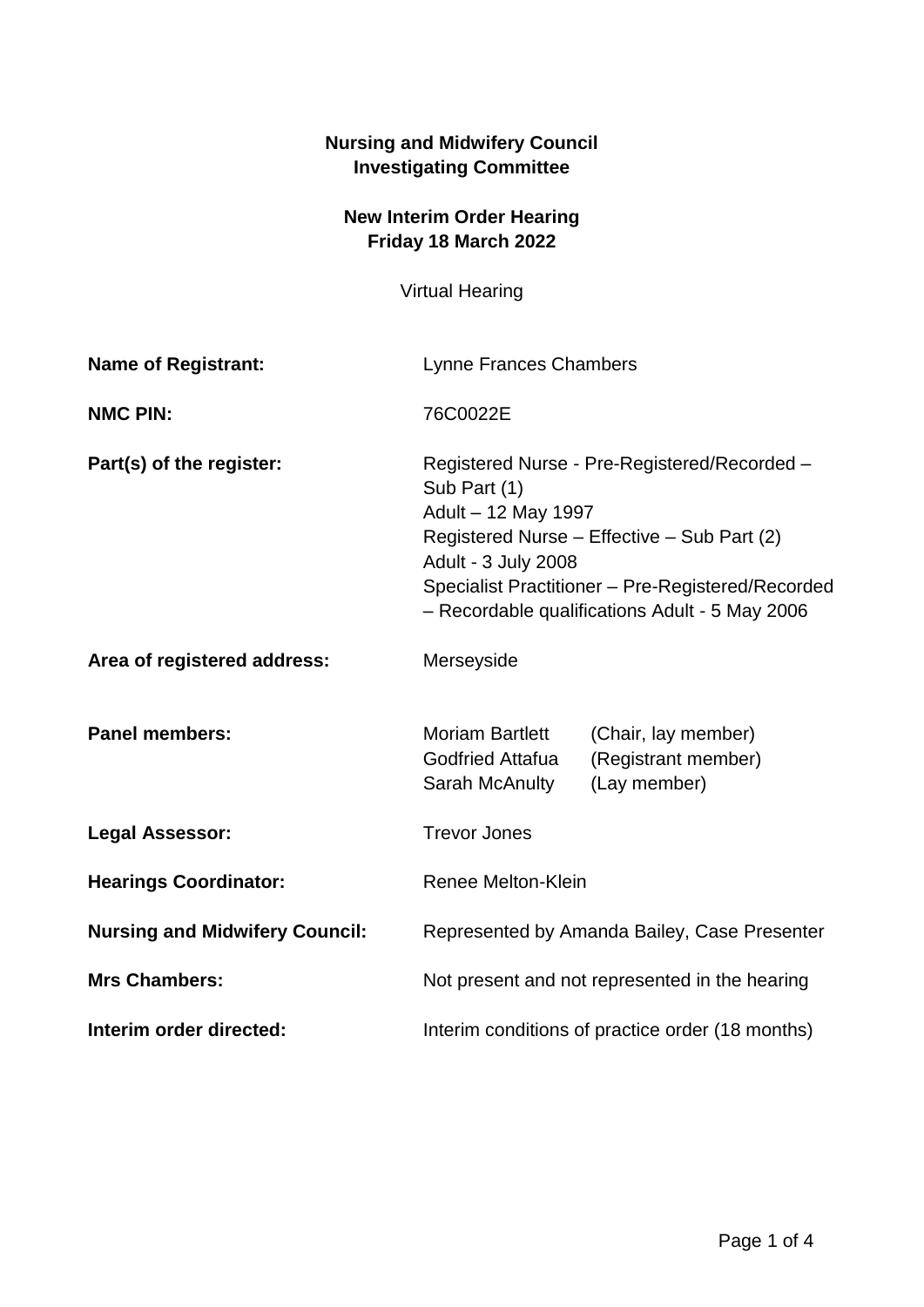## **Decision and reasons on interim order**

The panel decided to make an interim conditions of practice order for a period of 18 months.

The panel has determined that the following conditions are proportionate and appropriate:

*'For the purposes of these conditions, 'employment' and 'work' mean any paid or unpaid post in a nursing, midwifery or nursing associate role. Also, 'course of study' and 'course' mean any course of educational study connected to nursing, midwifery or nursing associates.*

## 1. [PRIVATE]

- 2. You must limit your practice to Spire Healthcare.
- 3. When working as a registered nurse you must not prescribe, administer, or have responsibility for any medication management unless you are directly supervised by another registered nurse.
- 4. [PRIVATE]
- 5. [PRIVATE]
- 6. [PRIVATE]
- 7. You must meet with your line manager or supervisor monthly to discuss your progress and your compliance with these conditions.
- 8. A report from your line manager or supervisor must be sent to the NMC prior to the next review hearing. The report should comment on your progress and compliance with the conditions.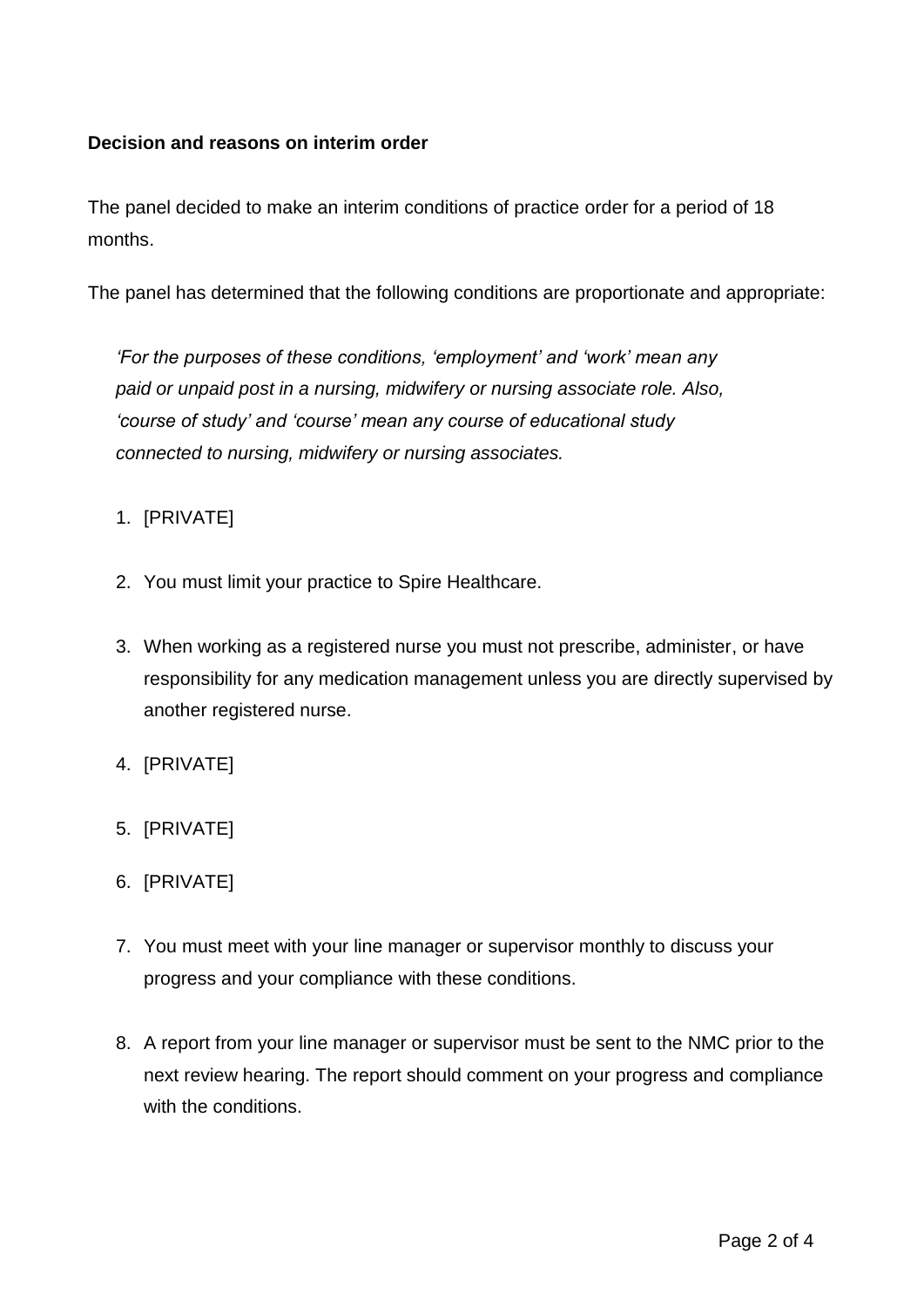- 9. You must keep us informed about anywhere you are studying by:
	- a. Telling your case officer within seven days of accepting any course of study.
	- b. Giving your case officer the name and contact details of the organisation offering that course of study.

10.You must immediately give a copy of these conditions to:

- a. Spire Healthcare
- b. Any establishment you apply to (at the time of application), or with which you are already enrolled, for a course of study.
- 11.You must tell your case officer, within seven days of your becoming aware of:
	- a. Any clinical incident you are involved in.
	- b. Any investigation started against you.
	- c. Any disciplinary proceedings taken against you.
- 12.You must allow your case officer to share, as necessary, details about your performance, your compliance with and / or progress under these conditions with:
	- a. Spire Healthcare
	- b. Any educational establishment.
	- c. Any other person(s) involved in your retraining and/or supervision required by these conditions

Unless Mrs Chambers' case has already been concluded, this interim order must be reviewed before the end of the next six months and every six months thereafter. Additionally, Mrs Chambers or the Nursing and Midwifery Council (NMC) may ask for the interim order to be reviewed if any new evidence becomes available that may be relevant to the interim order.